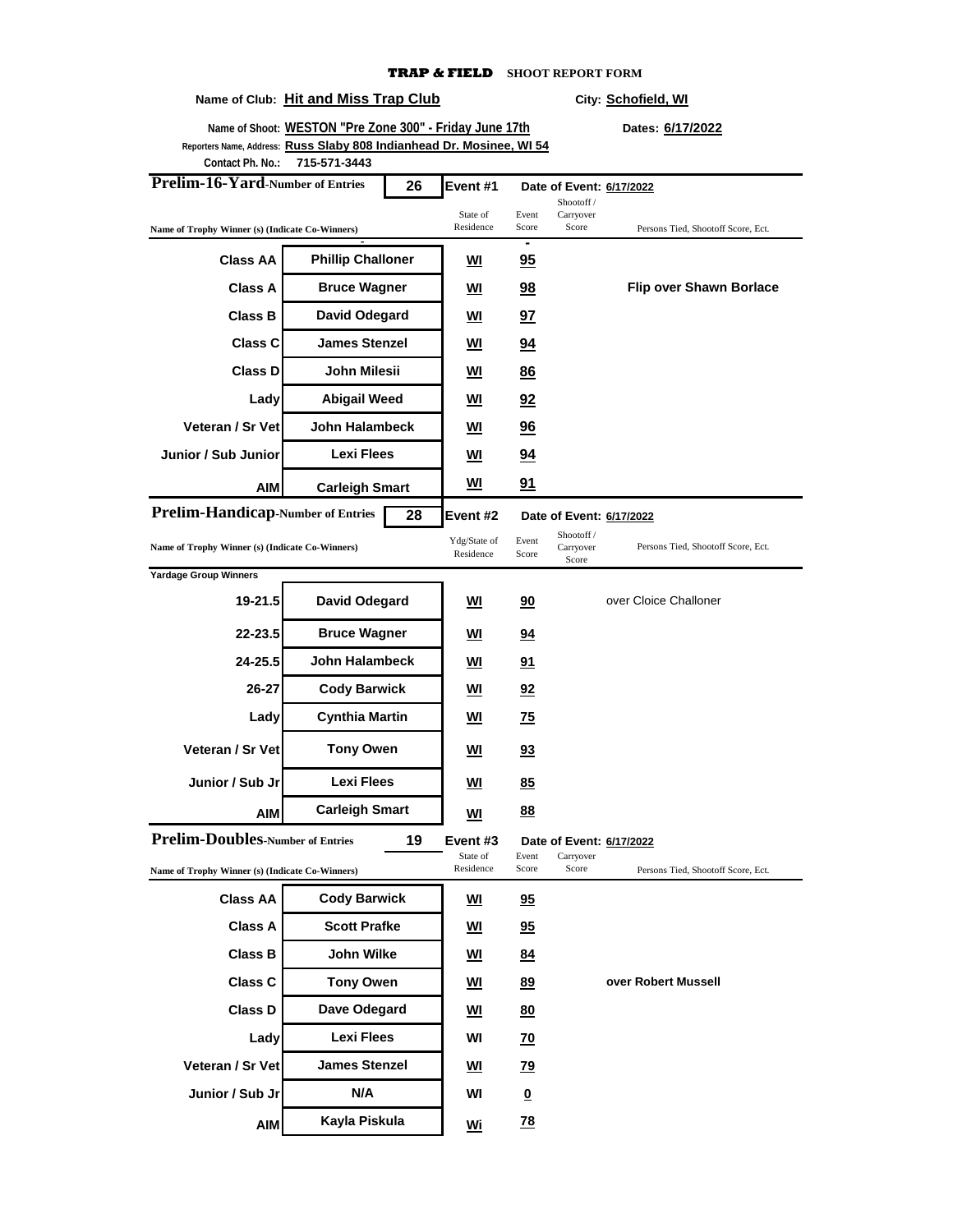**Name of Club: Weston Hit and Miss Trap Club City: Schofield, WI**

#### **Name of Shoot: WESTON Northwest Zone - Saturday June 18th Dates: 6/18/2022 Reporters Name, Address: Russ Slaby 808 Indianhead Dr. Mosinee, WI 54455 Contact Ph. No.: 715-571-3443 16-Yard-Number of Entries 46 Event #4 Date of Event: 6/18/2022** Name of **Trophy Winner** (s) (Indicate Co-Winners) State of Residence Event Score Shootoff / Carry Score **NW Zone Singles Champion WI Jeff Vollmar WI 198 NW Zone Runner-Up** Matthew Riffe |  $\frac{WI}{I}$  198 **Class AA Champion Bob Sylia** |  $\underline{W1}$  197 **Class A Champion Cheryl Demulling** | **WI** 196 **Class B Champion Cody Barwick** |  $\underline{W1}$  197 **Class C Champion** Wayne Vandenberg | WI 194 **Class D Champion WI 186** Lady Champion **Pamela Miles** | WI 183 **Veteran / Sr Vet Champion Gerald Demulling** | **WI** 197 **Junior / Sub Junior Champion Lexi Flees** |  $\underline{W1}$  188 **AIM Junior WI 180 Cooper Raasch Out / Zone Champion** John Halambeck | WI 194 **Lady (Open) WI 160 Cynthia Martin Veteran / Sr Vet (Open)** Michael Martin |  $\underline{W1}$  190 **Junior / Sub Junior (Open) N/A 1 1 1 0 Matthew Riffe NW ZONE CHAMPIONSHIP SINGLES** Persons Tied, Shootoff Score, Ect. **Bob Sylvia Booth Sylvian Cheryl Demulling Cody Barwick Over Matthew Riffe John Halambeck Tony Owen . Gerald Demulling Wayne Vandenberg Pamela Miles Lexi Flees Michael Martin N/A**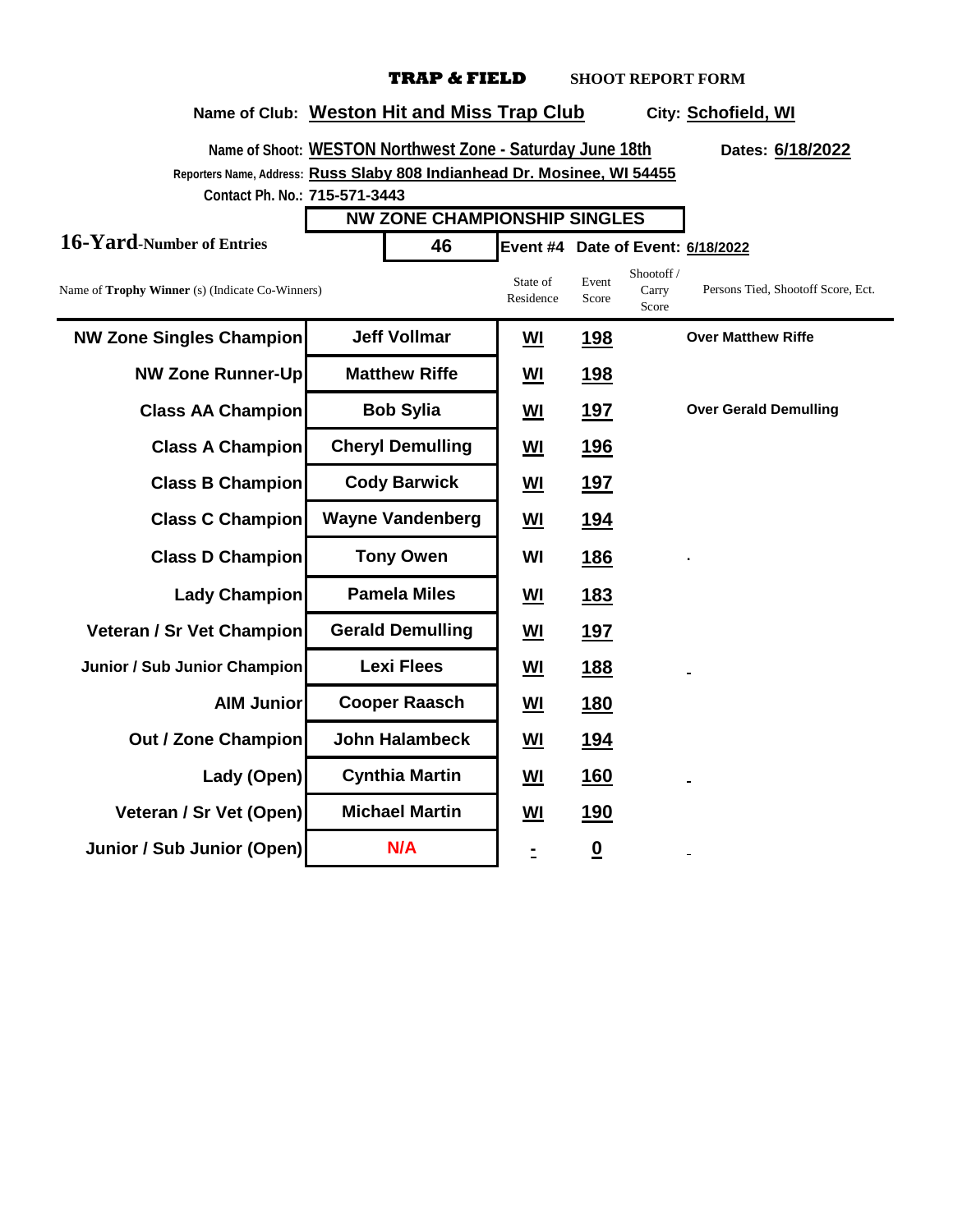# **Name of Club: Weston Hit and Miss Trap Club City: Schofield, WI**

**Name of Shoot:** WESTON Northwest Zone - Saturday June 18th Dates: 6/18/2022 **Reporters Name, Address: Russ Slaby 808 Indianhead Dr. Mosinee, WI 54455**

**Contact Ph. No.: 715-571-3443**

### **NW ZONE CHAMPIONSHIP DOUBLES**

| <b>Doubles-Number of Entries</b>                       |                            | 33                      | Event #5 ) ate of Event: 6/18/2022 |                          | <b>UJUULG</b> | Persons 11eu, Snooton |
|--------------------------------------------------------|----------------------------|-------------------------|------------------------------------|--------------------------|---------------|-----------------------|
| Name of <b>Trophy Winner</b> (s) (Indicate Co-Winners) |                            | State of<br>Residence   | Event<br>Score                     | $\int f f$               | Score, Ect.   |                       |
| <b>NW Zone Doubles Champion</b>                        | <b>Cody Barwick</b>        |                         | $Wl$                               | 99                       |               |                       |
| <b>Class AA Champion</b>                               |                            | <b>Gerald Demulling</b> | <u>WI</u>                          | 98                       |               |                       |
| <b>Class AA - Runner Up</b>                            |                            | <b>Donald Labarge</b>   | <u>WI</u>                          | 93                       |               |                       |
| <b>Class A Champion</b>                                |                            | Don Wagner              | $\underline{\mathsf{W}}$           | 96                       |               |                       |
| <b>Class A - Runner Up</b>                             |                            | <b>Matthew Riffe</b>    | <u>WI</u>                          | 96                       |               |                       |
| <b>Class B Champion</b>                                | <b>Craig Wojicechowski</b> |                         | <u>WI</u>                          | 94                       |               |                       |
| Class B - Runner Up                                    | <b>Jeff Vollmar</b>        |                         | <u>WI</u>                          | 93                       |               |                       |
| <b>Class C Champion</b>                                | <b>Lexi Flees</b>          |                         | $M$                                | 88                       |               |                       |
| Class C - Runner Up                                    | <b>Jeff Lavaliere</b>      |                         | <u>WI</u>                          | 84                       |               |                       |
| <b>Class D Champion</b>                                | <b>Kevin Moldenhaur</b>    |                         | <u>WI</u>                          | 85                       |               |                       |
| Class D - Runner Up                                    | <b>Thomas Gumz</b>         |                         | <u>WI</u>                          | $\underline{76}$         |               |                       |
| Lady Champion                                          | N/A                        |                         | <u>WI</u>                          | $\underline{\mathbf{0}}$ |               |                       |
| Veteran / Sr Vet Champion                              | <b>Michael Johnson</b>     |                         | <u>WI</u>                          | 92                       |               |                       |
| Junior / Sub Jr Champion                               | N/A                        |                         | <b>WI</b>                          | $\overline{\mathbf{0}}$  |               |                       |
| <b>AIM Junior</b>                                      | <b>Bobby Hoff</b>          |                         | <u>WI</u>                          | 91                       |               |                       |
| <b>Out / Zone Champion</b>                             | <b>Shawn Borlace</b>       |                         | <u>WI</u>                          | <u>87</u>                |               |                       |
| Out / Zone Runner-Up                                   | <b>James Stenzel</b>       |                         | WI                                 | 85                       |               |                       |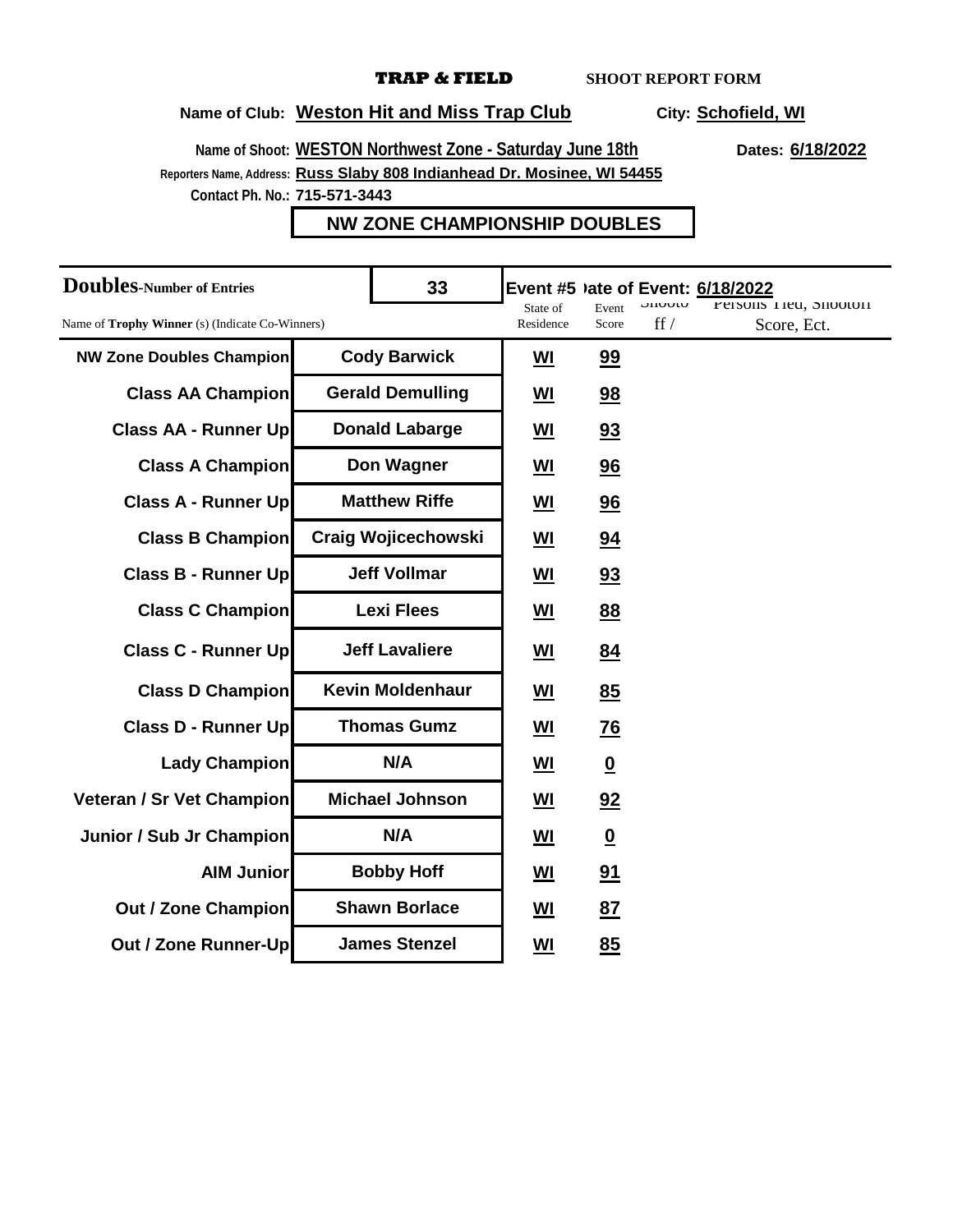## **Name of Club: Weston Hit and Miss Trap Club City: Schofield, WI**

 $\blacksquare$ 

**Name of Shoot:** WESTON Northwest Zone - Sunday June 19th<br>
Dates: 6/19/2022 **Reporters Name, Address: Russ Slaby 808 Indianhead Dr. Mosinee, WI 54455 Contact Ph. No.: 715-571-3443**

|                                                        |                          |                        | <b>Weston 100 Open Singles</b> |                          |                                    |  |
|--------------------------------------------------------|--------------------------|------------------------|--------------------------------|--------------------------|------------------------------------|--|
| 16-Yard-Number of Entries                              | 34                       | Event #6               |                                | Date of Event: 6/19/2022 |                                    |  |
| Name of <b>Trophy Winner</b> (s) (Indicate Co-Winners) |                          | State of<br>Residence  | Event<br>Score                 | Carryover<br>Score       | Persons Tied, Shootoff Score, Ect. |  |
| <b>Class AA</b>                                        |                          | <b>Matthew Riffe</b>   | <u>WI</u>                      | <u>100</u>               |                                    |  |
| <b>Class A</b>                                         |                          | <b>John Wilke</b>      | <u>WI</u>                      | 99                       |                                    |  |
| <b>Class B</b>                                         | <b>Cody Barwick</b>      |                        | <u>WI</u>                      | 99                       |                                    |  |
| <b>Class C</b>                                         | <b>Dennis Bradley</b>    |                        | <u>WI</u>                      | 95                       |                                    |  |
| <b>Class D</b>                                         | <b>Timothy Challoner</b> |                        | <u>WI</u>                      | 86                       |                                    |  |
| <b>AIM Junior</b>                                      |                          | <b>Bobby Hoff</b>      | <u>WI</u>                      | 93                       |                                    |  |
| Lady (Open)                                            |                          | <b>Pamela Miles</b>    | <u>WI</u>                      | 85                       |                                    |  |
| Veteran / Sr Vet (Open)                                |                          | <b>William Stenzel</b> | <u>WI</u>                      | 95                       |                                    |  |
| Junior / Sub Junior (Open)                             |                          | <b>Lexi Flees</b>      | <u>WI</u>                      | 92                       |                                    |  |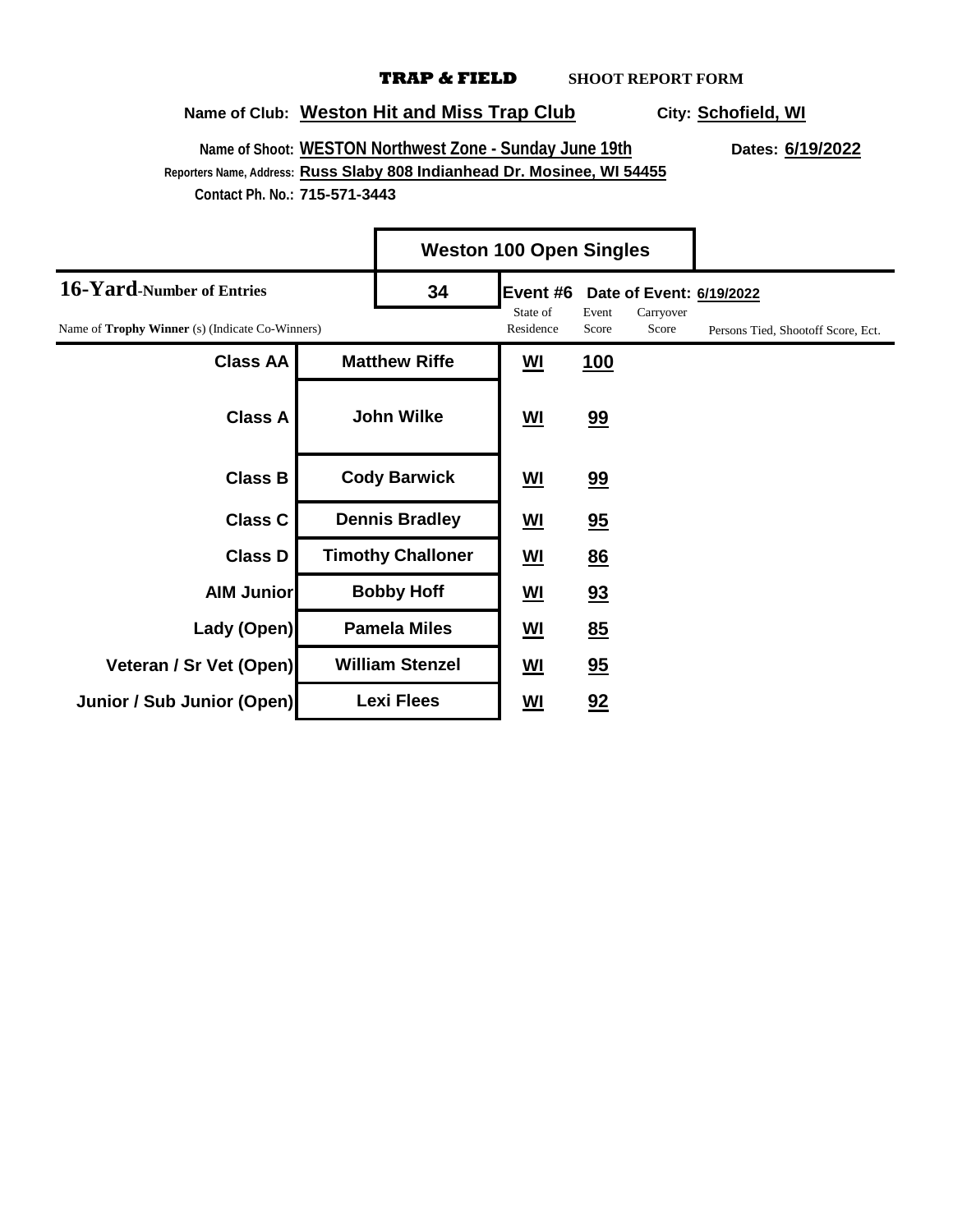# **Name of Club: Weston Hit and Miss Trap Club City: Schofield, WI**

**Name of Shoot:** WESTON Northwest Zone - Sunday June 19th<br>
Dates: 6/19/2022

**Reporters Name, Address: Russ Slaby 808 Indianhead Dr. Mosinee, WI 54455 Contact Ph. No.: 715-571-3443**

|                                                           | <b>NW ZONE CHAMPIONSHIP HANDICAP</b> |                                                            |                                             |                                  |                                    |
|-----------------------------------------------------------|--------------------------------------|------------------------------------------------------------|---------------------------------------------|----------------------------------|------------------------------------|
| <b>Handicap-Number of Entries</b>                         | 41                                   | Event #7 Date of Event: 6/19/2022                          |                                             |                                  |                                    |
| Name of Trophy Winner (s) (Indicate Co-Winners)           |                                      | Ydg/State<br>of<br>Residence                               | Event<br>Score                              | Shootoff /<br>Carryover<br>Score | Persons Tied, Shootoff Score, Ect. |
| <b>NW Zone Handicap Champion</b><br>Yardage Group Winners | <b>Cody Barwick</b>                  | <u>WI</u>                                                  | $\overline{23}$<br>$\underline{\mathbf{0}}$ |                                  |                                    |
| 18-21.5 Champion                                          | <b>Lexi Flees</b>                    | <u>WI</u>                                                  | 92                                          |                                  |                                    |
| 18-21.5 - Runner Up                                       | <b>Kevin Moldenhauer</b>             | $M$                                                        | 88                                          |                                  | <b>Over Bryan Martin Forfeit</b>   |
| 22-23.5 Champion                                          | <b>Tony Owen</b>                     | $M$                                                        | 92                                          |                                  |                                    |
| 22-23.5 - Runner Up                                       | <b>Glenn Carlson</b>                 | $M$                                                        | 90                                          |                                  |                                    |
| 24-25.5 Champion                                          | Don Labarge                          | <b>WI</b>                                                  | <u>79</u>                                   |                                  |                                    |
| 24-25.5 - Runner Up                                       | <b>Michael Johnson</b>               | <u>WI</u>                                                  | <u>77</u>                                   |                                  |                                    |
| 26-27 Champion                                            | <b>Matthew Riffe</b>                 | <u>WI</u>                                                  | 92                                          |                                  |                                    |
| 26-27 - Runner Up                                         | <b>Gerald Demulling</b>              | $M$                                                        | 91                                          |                                  |                                    |
| <b>Lady Champion</b>                                      | <b>Pamela Miles</b>                  | <u>WI</u>                                                  | $\overline{28}$                             |                                  |                                    |
| <b>Veteran / Sr Vet Champion</b>                          | <b>Tom Bristol</b>                   | <u>WI</u>                                                  | 87                                          |                                  |                                    |
| Junior / Sub Junior Champion                              | N/A                                  | <u>WI</u>                                                  | $\underline{\mathbf{0}}$                    |                                  |                                    |
| <b>AIM Junior</b>                                         | Kayla Piskula                        | <u>WI</u>                                                  | 93                                          |                                  |                                    |
| <b>Out / Zone Champion</b>                                | <b>Keith Moldenhauer</b>             | <u>WI</u>                                                  | 92                                          |                                  |                                    |
| Out / Zone - Runner Up                                    | <b>Christopher Duescher</b>          | $\underline{\underline{\mathsf{W}}\underline{\mathsf{I}}}$ | 85                                          |                                  |                                    |
| Lady (Open)                                               | <b>Cynthia Martin</b>                | $M$                                                        | 82                                          |                                  |                                    |
| Veteran / Sr Vet (Open)                                   | <b>William Esselman</b>              | <u>WI</u>                                                  | 87                                          |                                  |                                    |
| Junior / Sub Junior (Open)                                | N/A                                  | <u>WI</u>                                                  | $\underline{\mathbf{0}}$                    |                                  |                                    |